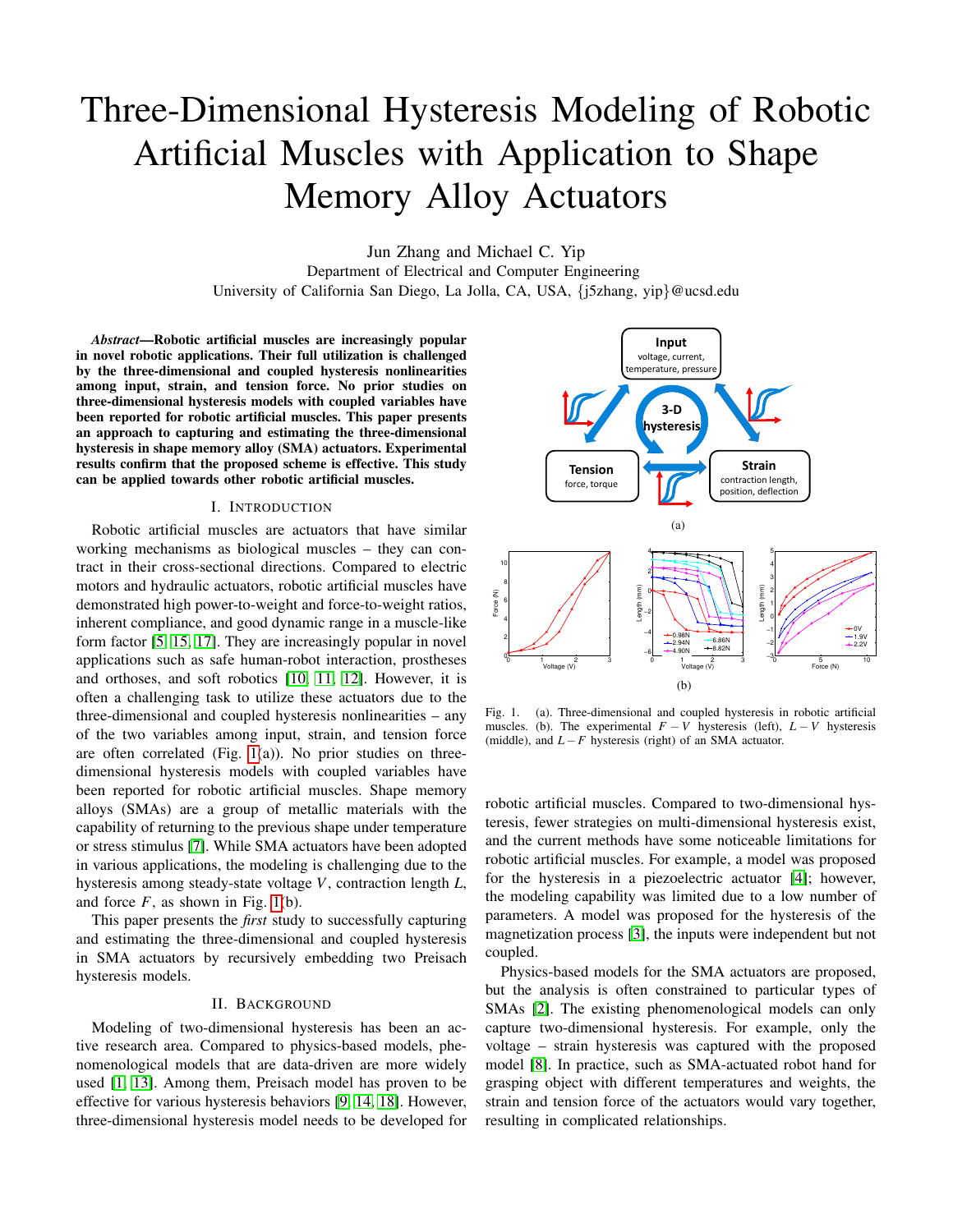#### III. THREE-DIMENSIONAL HYSTERESIS MODEL

The proposed model is derived by modeling the  $F - V$ hysteresis and embedding the modeled  $F - V$  relationship. More details on Preisach model can be found in [\[9,](#page-2-9) [14,](#page-2-10) [18\]](#page-2-11).

## *A. F – V Model*

A Preisach model is adopted to capture the *F* −*V* hysteresis:

$$
F(n) = H_1[V(n)] = \sum_{i=1}^{N_1} \sum_{j=1}^{N_1+1-i} w_{ij} s_{ij}(n) + c_0,
$$
 (1)

where  $H_1$  is a Preisach model,  $N_1$  is the discretization level of  $H_1$ ,  $\{w_{ij}\}\$ are the model parameters,  $s_{ij}(n)$  is determined by the voltages up to time  $n$ , and  $c_0$  is a constant bias. The length of the actuator is maintained close its resting length, so  $L \approx 0$ and *L* was assumed not present in the model. The model can be identified with a linear least-squares algorithem and solved efficiently.

# *B. Proposed L – F – V Model*

The following three-dimensional model is proposed:

$$
L(n) = H_2[F - H_1[V]](n) = \sum_{i=1}^{N_2} \sum_{j=1}^{N_2+1-i} \mu_{ij} p_{ij}(n) + c_1,
$$
 (2)

where  $H_2$  is a Preisach model,  $N_2$  is the discretization level of  $H_2$ ,  $\{\mu_{ij}\}\$ are model parameters,  $\mu_{ij}(n)$  is determined by the force and voltage up to time  $n$ , and  $c_1$  is a constant bias. Note that  $F(n) = H_1[V(n)]$  held only when  $L = 0$ . The negative term of  $H_1[v]$  is used since the  $L - V$  hysteresis is monotonically decreasing. The proposed model can be identified based on *L*−*V* and *L*−*F* hysteresis measurements.

#### *C. Comparison Methods*

Two additional approaches are considered for comparison. The Summed Preisach model considers that the contraction length can be expressed as a weighted summation of two Preisach models. This approach cannot capture the shape difference of each hysteresis curves. The Linear Preisach model simplifies the  $F - V$  hysteresis to be linear. Due to this simplification, significant modeling errors are expected.

#### IV. EXPERIMENTAL RESULTS

Model identification and verification are conducted. The performance is measured by the average and root-mean-square (RMS) of the absolute errors divided by the output range.

# *A. Model Identification*

The proposed model is identified. The average and RMS errors for the  $F - V$  hysteresis are 1.2% and 1.9%, respectively. The average and RMS errors for the *L*−*V* hysteresis are 4.8% and 7.2%, respectively, and the average and RMS errors for the *L*−*F* hysteresis are 4.3% and 4.9%, respectively. The Summed Preisach model and Linear Preisach model are also identified. The three approaches are compared for modeling the  $L - V$ hysteresis, and the results are shown in Fig. [2\(](#page-1-0)a). The proposed model produces the best overall results.

#### *B. Model Verification*

The verification for the  $L - V$  hysteresis is provided. A randomly-chosen voltage input is applied to the SMA actuator under different loading forces. The experimental measurements of the steady-state contraction lengths are measured and compared with the model estimation values. The model estimation errors are provided in Fig. [2\(](#page-1-0)b). The effectiveness of the proposed approach is further validated.



<span id="page-1-0"></span>Fig. 2. (a). The *L*−*V* hysteresis modeling error comparisons. (b). The model verification error comparisons of the three models for the *L*−*V* hysteresis.

#### V. CONCLUSION AND FUTURE WORK

This study proposes an approach to capturing the threedimensional and coupled hysteresis of robotic artificial muscles by embedding a two-stage Preisach model. Experimental results confirm that the proposed approach can effectively describe and estimate the hysteresis in SMA actuators.

This study is general in two aspects: First, the proposed model can be constructed using any existing two-dimensional hysteresis models; Second, the proposed scheme is based on a phenomenological model that does not carry physical implications, so it can be applied towards SMA actuators with other diameters and materials, as well as other types of robotic artificial muscles.

Based on this study, future directions are envisioned in the following three areas: First, the validation of the proposed model for other robotic artificial muscles, such as McKibben actuators and Super-coiled Polymer actuators [\[16,](#page-2-16) [19\]](#page-2-17), is desirable. The successful modeling and verification of the proposed model for these robotic artificial muscles and actual robotic systems can further strengthen this work. Second, open-loop control of robotic artificial muscles can be realized. By inverting the proposed model, the inverted model can be adopted to compensate for the three-dimensional hysteresis in robotic artificial muscles. Last but not least, by incorporating the dynamics of the actuators, closed-loop control [\[6,](#page-2-18) [12\]](#page-2-5) of robotic artificial muscle-powered robots can be investigated for real-time tracking control.